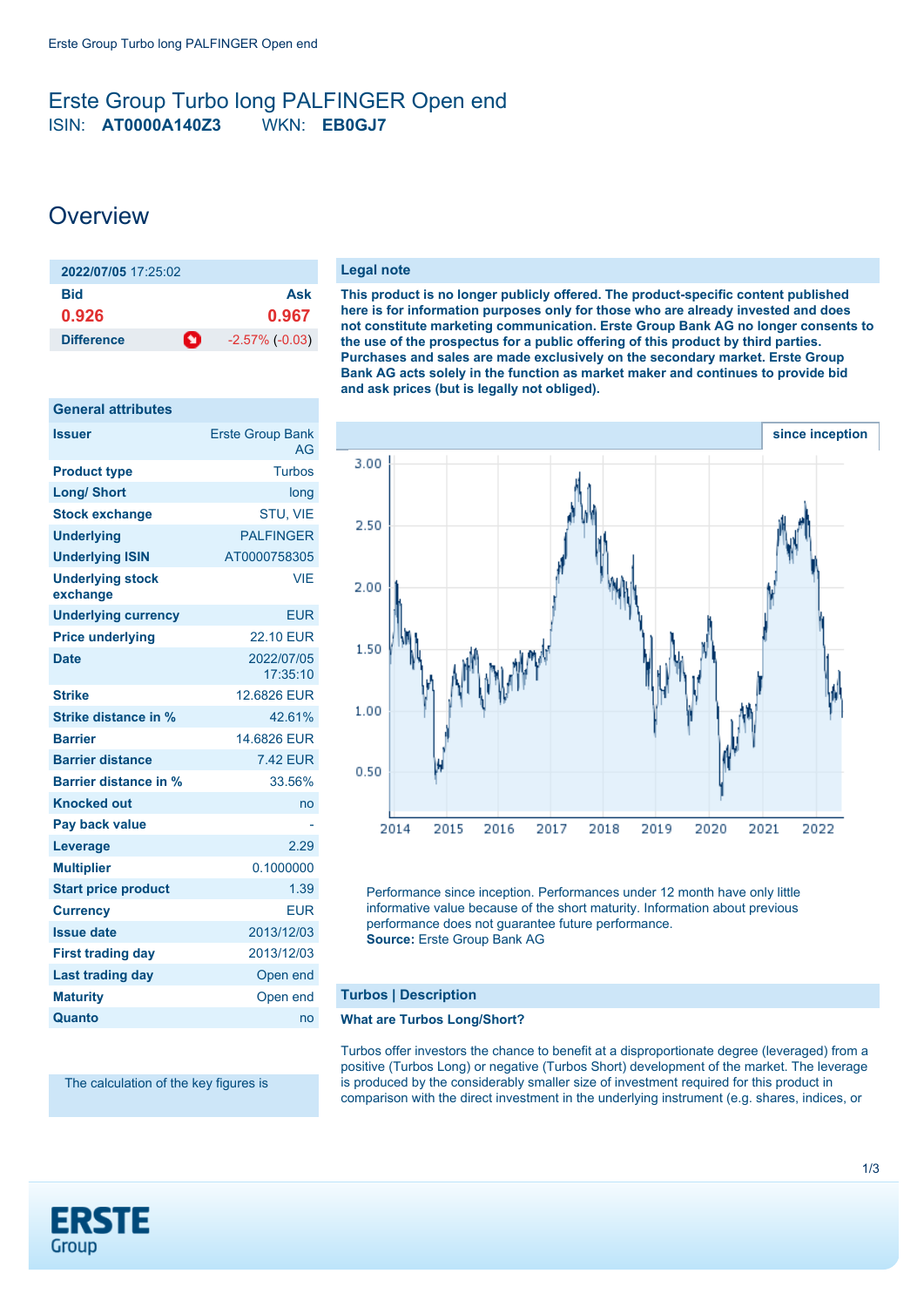based on the most recently delivered price of the underlying (see date/time stamp in tab underlying).

#### **Price information**

| <b>Today open</b>            | 1.01  |
|------------------------------|-------|
| <b>Today high</b>            | 1.01  |
| <b>Today low</b>             | 0.91  |
| <b>Close (previous day)</b>  | 0.97  |
| Spread in %                  | 4.24% |
| <b>Spread absolute</b>       | 0.04  |
| <b>Spread harmonised</b>     | 0.41  |
| <b>High price (52 weeks)</b> | 2.72  |
| Low price (52 weeks)         | 0.91  |
|                              |       |

#### **Performance**

| <b>Performance YTD in %</b>         | $-56.18%$ |
|-------------------------------------|-----------|
| Performance 1 month in %            | $-28.57%$ |
| <b>Performance 6 months in %</b>    | $-57.46%$ |
| Performance 1 year in %             | $-59.55%$ |
| Performance 3 years in %            | $-34.27%$ |
| Performance 5 years in %            | $-66.44%$ |
| Performance since inception in<br>% | $-31.91%$ |

commodities). As a basic rule, the lower the purchase price of the Turbo, the higher the leverage. Just like an option, the Turbo, too, has a strike price. This price is set by the issuer and is integral to the establishment of the leverage. The leverage is calculated by dividing the strike price by the price of the Turbo while bearing in mind the exchange ratio. In contrast to options, the leverage is largely independent of the intensity of fluctuation (i.e. volatility) of the underlying.

The price of a Turbo depends on the performance of the underlying, with the strike price and the barrier representing the crucial parameters. The margin between the price of the underlying and the strike price determines the intrinsic value of the Turbo. It changes in accordance with the price movements of the underlying, but at a disproportionate degree due to the respective leverage. Once the price of the underlying reaches or falls below (Turbos Long), or reaches or rises above (Turbos Short) the barrier, the product becomes worthless immediately, and investors receive at best a marginal residual compensation.

Even slight fluctuations of the underlying can trigger gains for the investor on account of the leverage effect. However, the high potential return is juxtaposed by the possible total loss of the capital invested.

#### **How do Turbos Long work?**

With a Turbo Long investors benefit disproportionately from rising prices of the underlying. Price movements in the underlying are levered in accordance with the chosen strike price. The intrinsic value is equal to the difference between the price of the underlying and the strike price. This means that the price of the Turbo Long increases when the price of the underlying increases.

The barrier of Turbos Long is below the current price of the underlying. If the price of the underlying falls to or below the barrier, the investor incurs a total loss of capital or investors receive at best a marginal residual compensation.

#### **Secondary market**

From the value date onwards the certificates can be traded on each stock exchange day during trading hours. However, Erste Group Bank AG cannot guarantee the existence or maintenance of an active market throughout the entire life of the certificate. The issuer will, as a rule, continuously quote prices, but is not obligated to do so. Neither is the issuer obligated to redeem the certificates. During the life of the certificate its price will be significantly determined by the general development of interest rates, the fluctuations on the capital market, and the general economic scenario.